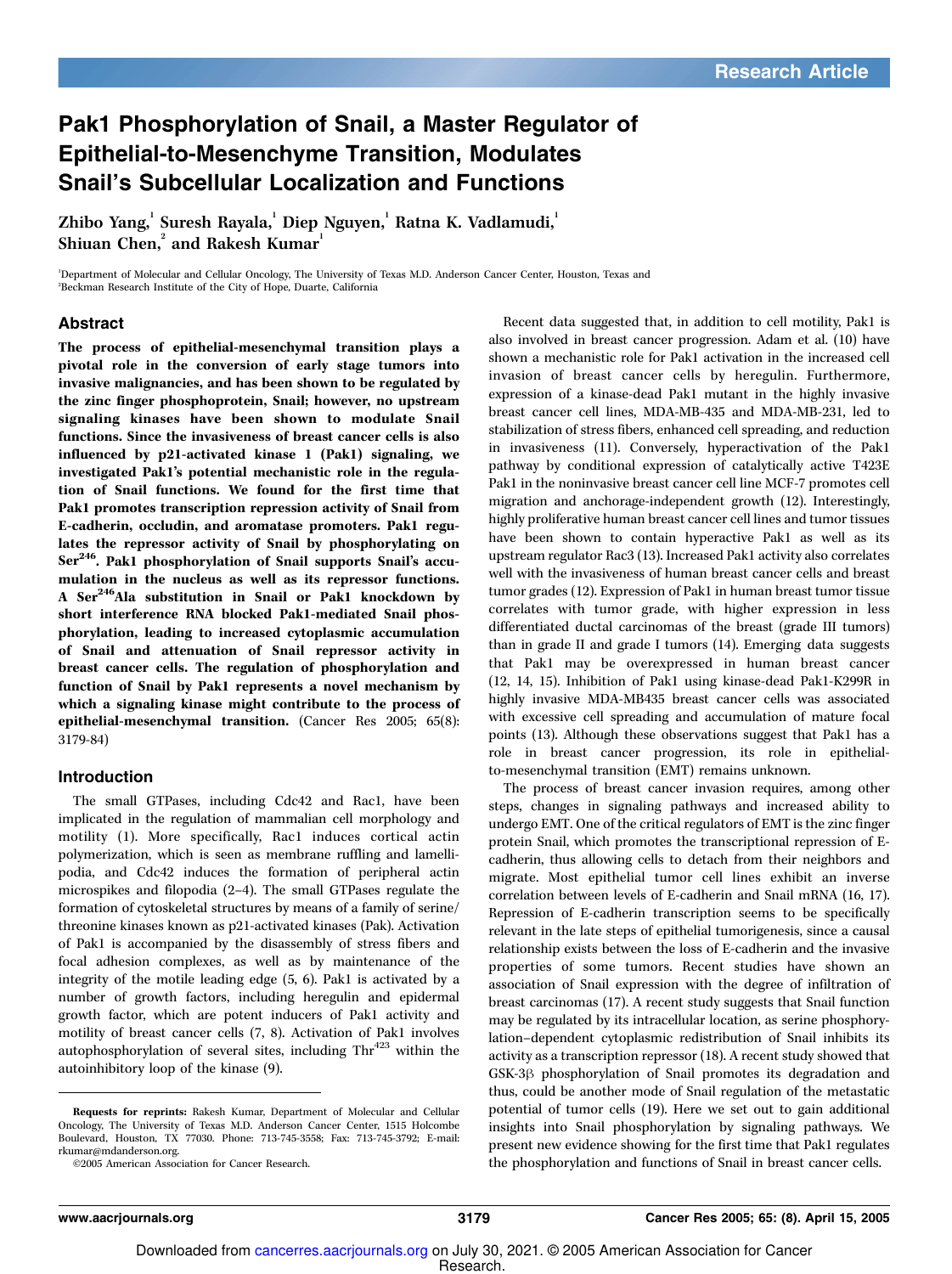

Figure 1. Status of Snail localization and Pak1 kinase activity in human breast cancer cells. A, morphology of MCF-7, MDA-MB-435, and MDA-MB-231 cells morphology using phase-contrast microscopy (top); localization of Snail in MCF-7, MDA-MB-435, and MDA-MB-231 cells by confocal microscopy (*bottom*;<br>×65 magnification); B, RT-PCR analysis of E-cadherin expression in MCF-7, MDA-MB-435, and MDA-MB-231 cells; C, Pak1 kinase activity in breast cancer cells. Lysates (200  $\mu$ g) were immunoprecipitated with anti-Pak1 antibody, and kinase assays were done in kinase buffer using myelin basic protein as a substrate.

#### Materials and Methods

Cell cultures, reagents, and transfection. Breast cancer cell lines MCF-7, MDA-MB435, MDA-MD231, and 293 T cells were maintained in DMEM/F-12 (1:1) supplemented with 10% FCS. Antibodies to Pak1 and Snail were purchased from Cell Signaling Technology (Boston, MA) and Santa Cruz Biotechnology (Santa Cruz, CA), respectively. Antibody to E-cadherin was purchased from Zymed Laboratories (San Francisco, CA). Transient transfection studies were done using a Fugene-6 kit (Roche Biochemicals,

Indianapolis, IN) in accordance with the manufacturer's instructions. Transfection with Pak1 small interfering RNAs (siRNA; Dharmacon, Lafayette, CO) was carried out in serum-free DMEM/F-12 with Lipofect-AMINE (Invitrogen, Carlsbad, CA) according to the manufacturer's specifications. Both Pak1 siRNA and control siRNA were transfected at a concentration of 100 nmol/L.

Immunoprecipitation and kinase assay. Cells were subjected to lysis in a buffer containing 20 mmol/L Tris-HCl (pH 7.5), 100 mmol/L NaCl, 10% glycerol, 1% NP40, 10 mmol/L NaF, 1 mmol/L NaVO<sup>4</sup> , and a cocktail of



Figure 2. Pak1-induced repression of the promoter activities of Snail target genes E-cadherin, occludin, and aromatase. A, E-cadherin, occludin, and aromatase luciferase reporter assay: 100 ng of luciferase reporter constructs carrying human E-cadherin, occludin, or aromatase promoter were transfected into MCF-7 cells singly or together with the Snail expression vector with/without cotransfection of wild-type Pak1 or constitutively active form Pak1 (423E-Pak1), respectively; B, E-cadherin and aromatase luciferase reporter assay: 100 ng of luciferase reporter constructs carrying human E-cadherin or occludin promoters was transfected into MCF-7 cells singly or together with the dominant-negative Pak1 autoinhibitory fragment (residues 83-149) expression vector, respectively; C, E-cadherin and occludin luciferase reporter assay after siRNA-mediated inhibition of Pak1 expression. Transfection with Pak1 siRNA was carried out in serum-free DMEM/F-12 with LipofectAMINE into MCF-7 cells according to the manufacturer's specifications. Either Pak1 siRNA or control siRNA was transfected at a concentration of 100 nmol/L. Two days after siRNA transfection, 100 ng of luciferase reporter constructs carrying human E-cadherin or occludin promoter were transfected, respectively. The inhibition of Pak1 expression mediated by Pak1 siRNA was shown by Western blotting, and equal loading was indicated by anti-vinculin antibody (inset). All assays were done in triplicate and all results correspond to the average of three independent experiments. Columns, mean; bars,  $\pm$  SD.

Cancer Res 2005; 65: (8). April 15, 2005 3180 www.aacrjournals.org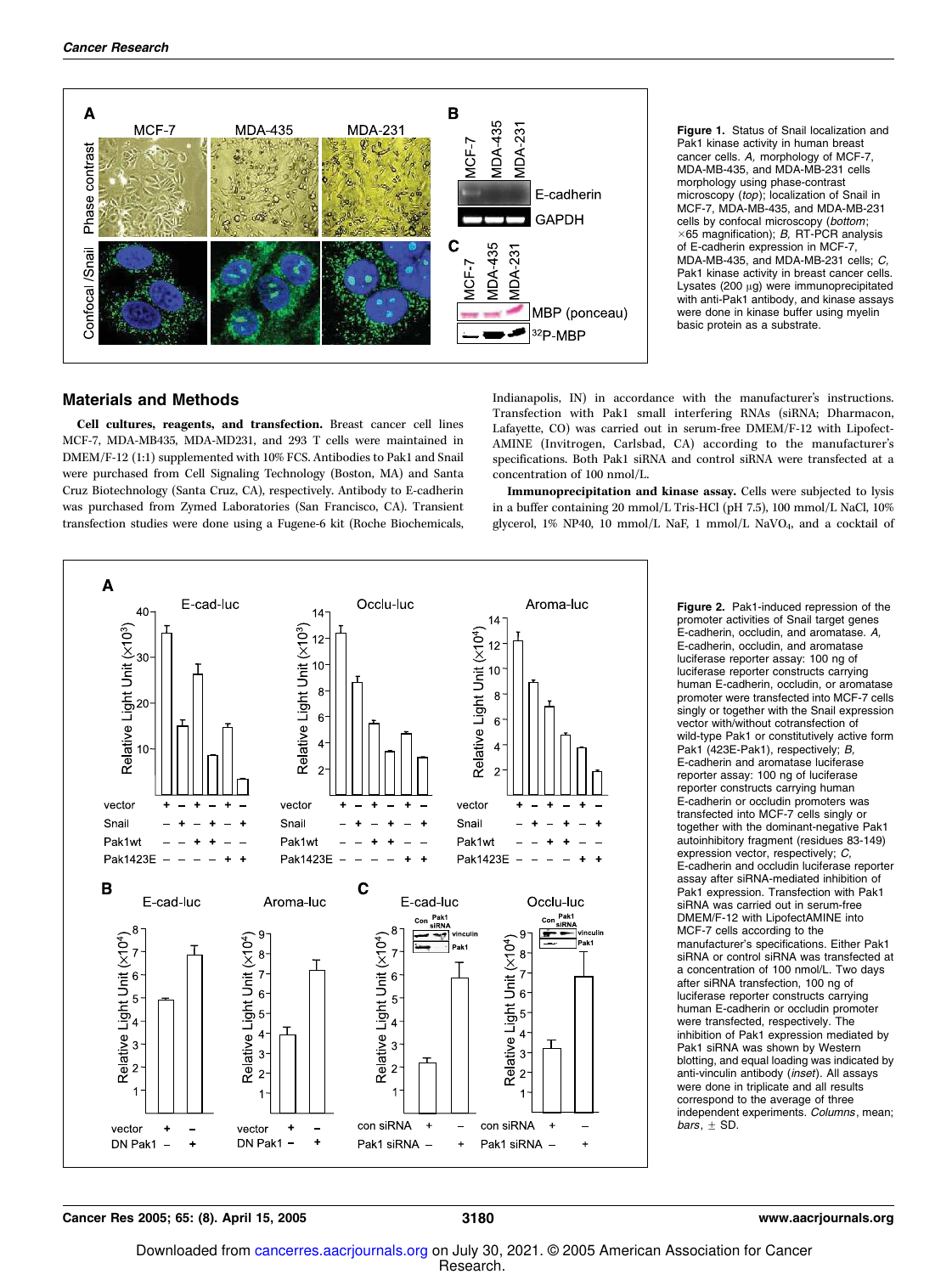

Figure 3. Pak1 Regulation on the expression of E-cadherin. A, down-regulation of E-cadherin expression in MCF-7 cells by transient transfection of myc-tagged Pak; B, up-regulation of E-cadherin expression in MDA-MB-435 cells by inhibition of Pak1 expression mediated by Pak1 siRNA.

protease inhibitors. In in vitro kinase assays using myelin basic protein as the substrate, Pak1 was immunoprecipitated from 200 µL of the cell lysates with Pak1 antibody as described elsewhere (9). When indicated, the immunocomplex was washed with kinase buffer [20 mmol/L HEPES (pH 7.4), 1 mmol/L DTT, 10 mmol/L  $MnCl_2$ , and 10 mmol/L  $MgCl_2$ ].

Plasmid construction. We generated Snail constructs tagged with Gal4, glutathione S-transferase (GST), or HA by amplifying the selected region of Snail and then subcloning it into the BamHI and XhoI sites of the Gal4 (Clontech, Palo Alto, CA), pGEX5X (Amersham Pharmacia, Piscataway, NJ), or pcDNA3.1 (Invitrogen) vectors. We generated mutations in the expression vector for full-length Snail by site-directed mutagenesis using the Quick Change kit (Stratagene, La Jolla, CA), and the sequences of resulting mutant Snail constructs were verified by direct sequencing at the M.D. Anderson Cancer Center core facility.

In vitro phosphorylation. Using GST-Filamin as the positive control and GST-Snail protein (4 µg each) as the substrate, this assay was done in HEPES buffer (50 mmol/L HEPES, 10 mmol/L  $MgCl<sub>2</sub>$ , 2 mmol/L  $MnCl<sub>2</sub>$ , 0.2 mmol/L DTT) containing 100 ng of purified bacterially expressed GST-Pak1 enzyme, 10  $\mu$ Ci of  $\gamma$ -[<sup>32</sup>P]-ATP, and 25  $\mu$ mol/L of cold ATP (9).

In vivo phosphorylation. 293 T cells were transfected with either Snail expression vector or the construct with point mutation S246A and cotransfected with wild-type Pak1 or a constitutively active form of Pak1 (423E). Cells were labeled with  $\int^{32}P$  orthophosphoric acid overnight. Twenty-four hours after transfection, cell lysates were immunoprecipitated with an anti-HA monoclonal antibody (mAb) and then separated by 10% SDS-PAGE. Labeling was visualized by autoradiography with a Phosphor-Imager (9).

Promoter-reporter assays. Subconfluent human breast cancer cells, cultured in six-well plates, were transiently cotransfected with 100 ng of Ecadherin, occludin (20), or aromatase (21) promoter-luciferase reporter, and cotransfected in the presence or absence of 500 ng Snail, Pak1, or T423E-Pak1 (12), together with 20 ng of  $\beta$ -galactosidase, using the Fugene-6 reagent according to the manufacturer's protocol (Roche Applied Science, Indianapolis, IN). Twenty-four hours after transfection, cells were subjected to lysis with passive lysis buffer, and luciferase assay was done using the luciferase reporter assay kit (Promega, Madison, WI). β-Galactosidase activity was used to normalize the transfection. Each transfection was done in triplicate wells.

Reverse transcription-PCR. Total RNA was isolated from MCF-7, MDA-MB435, and MDA-MD231 breast cancer cells using the TRIzol Reagent (Life Technologies, Inc., Grand Island, NY), and 100 ng of each RNA sample was analyzed by reverse transcription (RT)-PCR. Isolated RNA was reversetranscribed and amplified using the One-Step RT-PCR System (Promega).



Figure 4. Pak1 regulation of Snail subcellular localization and phosphorylation. A, confocal microscopic analysis of Snail (red) localization in MDA-MB-231 cells as affected by inhibition of Pak1 expression (green) with Pak1 siRNA ( $\times$ 65 magnification); B, Pak1 phosphorylated Snail in a dose-dependent manner. Filamin was used as the positive control in this in vitro phosphorylation assay; C, in vivo phosphorylation of Snail by Pak1. 293 T cells were serum-starved for 1 day and then transfected with Snail expression vector together with either wild-type Pak1 or constitutively active form of Pak1 (423E). Cells were labeled with [<sup>32</sup>P]orthophosphoric acid and cell lysates were immunoprecipitated with an anti-HA mAb. Phosphorylation was visualized by autoradiography with a PhosphoImager. Equal loading was indicated by Ponceau staining (bottom).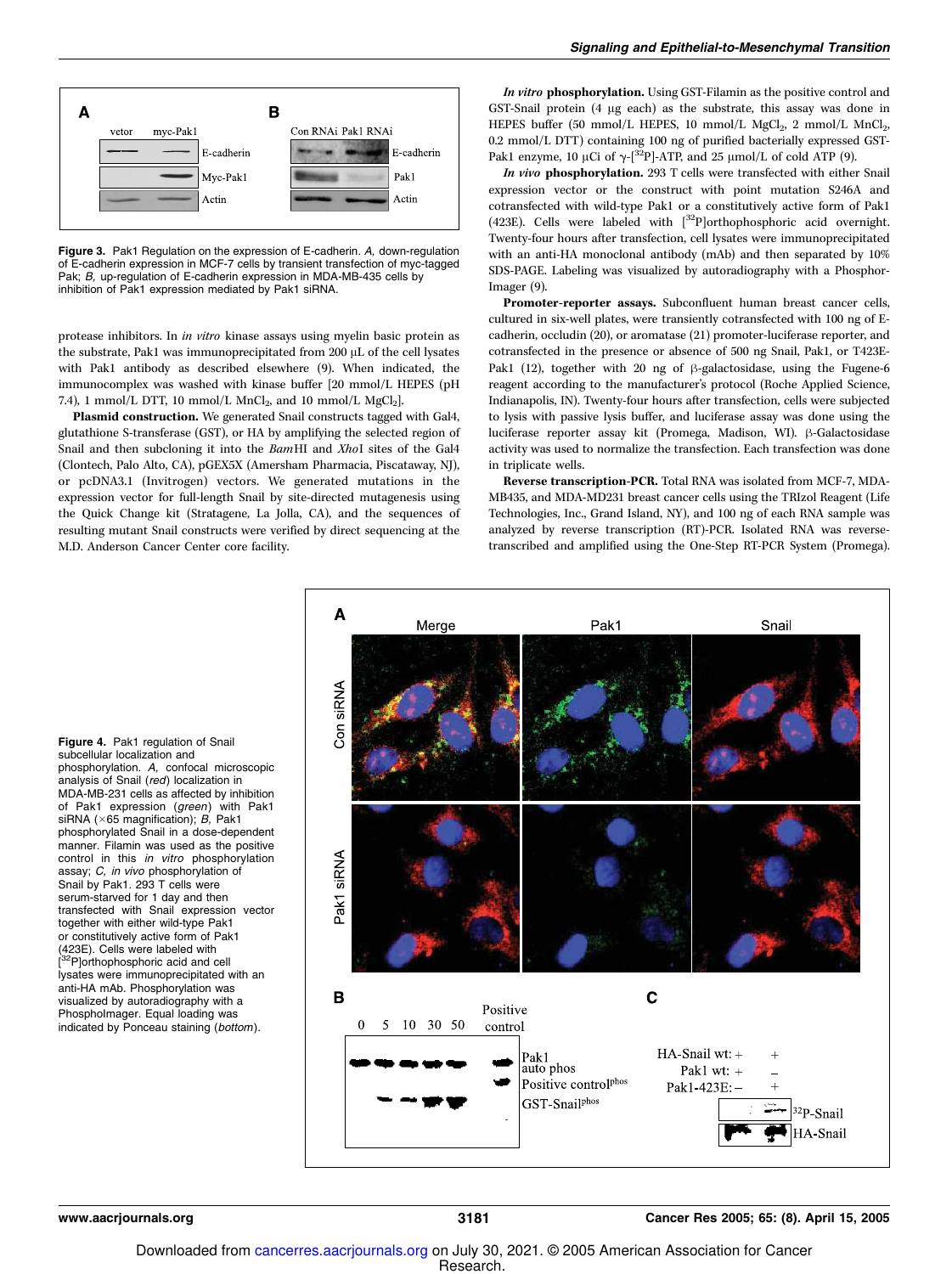Δ

Primer sequences used were E-cadherin forward (5'-GGC CTG AAG TGA CTC GTA ACG A-3') and E-cadherin reverse (5'-GCT CAG ACT AGC AGC TTC GGA AC-3'), or glyceraldehyde-3-phosphate dehydrogenase (GAPDH) forward (5'-CCA TCT TCC AGG AGC GAG ATC-3') and GAPDH reverse (5'-CGT TCA GCT CAG GGA TGA CC-3'). Amplification was conducted in 20 µL reactions each containing 50 ng total RNA, 0.2 mmol/L deoxynucleotide triphosphate, 1 mmol/L MgCl<sub>2</sub>, 1 µmol/L of each primer, 0.5 units of avian myeloblastosis virus, 0.5 units of  $Tf$ l DNA polymerase, and reaction buffer. The cycling conditions included an initial incubation at  $48^{\circ}$ C



Figure 5. Phosphorylation of Snail on Ser<sup>246</sup> by Pak1. A, snail amino acid sequence showing the possible Pak1 phosphorylation sites. Potential Pak1 phosphorylation sites are underlined and the identified Pak1 phosphorylation site is encircled; B, in vitro phosphorylation of Snail deletion constructs by Pak1. All five different point mutation constructs were made from a Snail deletion construct (amino acids 181-264). Equal loading is indicated by Ponceau staining (bottom); C, in vitro phosphorylation of Snail full-length and deletion constructs with/without point mutation of S246A by Pak1. The equal loading was indicated by Ponceau staining (left); D, in vivo phosphorylation of Snail on Ser<sup>4</sup> by Pak1. 293 T cells cultured in DMEM/F-12 (1:1) supplemented with 10% FCS were transfected with either Snail expression vector or the construct with point mutation S246A and cotransfected with wild-type Pak1 or a constitutively active form of Pak1 (423E). Cells were labeled with [32P]orthophosphoric acid and cell lysates were immunoprecipitated with an anti-HA mAb. Phosphorylation was visualized by autoradiography with a PhosphorImager. Equal loading is indicated by Ponceau staining (bottom).

for 45 minutes and second incubation at  $94^{\circ}$ C for 2 minutes, followed by 35 cycles comprising 30 seconds at  $94^{\circ}$ C, 30 seconds at  $60^{\circ}$ C, and 1 minute at 68 $^{\circ}$ C. The final extension was 7 minutes at 68 $^{\circ}$ C. The RT-PCR product for Ecadherin is 203 bp, and 451 bp for GAPDH. RT-PCR products were separated on 2% agarose gels.

Immunofluorescence and confocal studies. The cellular location of proteins was determined by using indirect immunofluorescence (9). Briefly, cells grown on glass coverslips were fixed in methanol at  $-20^{\circ}\mathrm{C}$ for 6 minutes. Cells were incubated with primary antibodies for 2 hours at room temperature, washed thrice with PBS, and then incubated with 546Alexa (red)-, 633Alexa (blue)-, or 488 Alexa (green)-labeled secondary antibodies (Molecular Probes, Orlando, FL). The DNA dye Topro-3 was used to costain the DNA, which gives an emission in the far-red segment of the light spectrum and color-coded in blue (Molecular Probes). Confocal analysis was done with a Zeiss laser-scanning confocal microscope using established methods of processing of the same section for each detector (the three excitations corresponding to 546, 488, or 633 nm), comparing the sections pixel by pixel.

### Results and Discussion

The process of EMT, the hallmark of invasiveness, is characterized by distinct spindle-like morphologic alteration. To understand the significance of signaling pathways in EMT, we initially compared the morphologies of densely plated invasive breast cancer MDA-MB231 and MDA-MB435 cells with the morphology of noninvasive MCF-7 cells. As expected, invasive breast cancer cells exhibited spindle-like morphology with fewer cell-cell interactions than MCF-7 cells (Fig. 1A). Since repression of E-cadherin transcription is particularly relevant in the late steps of epithelial tumorigenesis, both MDA-MB231 and MDA-MB435 cells contained substantially lower levels of E-cadherin than MCF-7 cells (Fig. 1B). Since recent data have implicated Pak1 signaling in breast cancer invasiveness (13–15), we next evaluated Pak1 activity in these breast cancer cell lines. MDA-MB231 and MDA-MB435 cells contained significantly greater levels of Pak1 activity than MCF-7 cells (Fig.  $1C$ ).

To explore a potential effect of Pak1 signaling upon the functions of Snail, we next examined the influence of Pak1 upon the ability of Snail to repress E-cadherin promoter activity. Our results showed that both wild-type Pak1 and catalytically active T423E-Pak1 (423E) had an inhibitory effect on E-cadherin promoter activity (Fig. 2A, left). Furthermore, Pak1 enhanced the ability of Snail to repress Ecadherin promoter activity (Fig. 2A, left). To evaluate the generality of these findings, we examined the effect of Pak1 on two additional Snail-regulated genes, tight junction membrane protein occludin (20) and estrogen synthetase enzyme aromatase (21). Interestingly, we found that Pak1 expression also promotes the ability of Snail to repress transcription from both occludin- and aromatase-promoter reporters (Fig. 2A, middle and right). Consistent with a role for Pak1 in modulating Snail activity, inhibition of Pak1 activity with a dominant-negative Pak1 autoinhibitory fragment (residues 83-149) relieved, at least in part, the repression effects of Snail on Ecadherin and occludin promoter activity (Fig. 2B). We next showed that inhibition of the Pak1 pathway by Pak1-specific siRNA resulted in increased transcriptional activity from E-cadherin and occludin promoters (Fig. 2C). To validate these findings, we investigated whether Pak1 regulates the expression of endogenous E-cadherin, the Snail target gene, in breast cancer cell lines. Convincingly, we noticed that E-cadherin expression in MCF-7 cells was downregulated upon transfection of myc-tagged Pak1 (Fig. 3A), and conversely, E-cadherin expression in MDA-MB-435 cells was upregulated through inhibition of Pak1 expression mediated by Pak1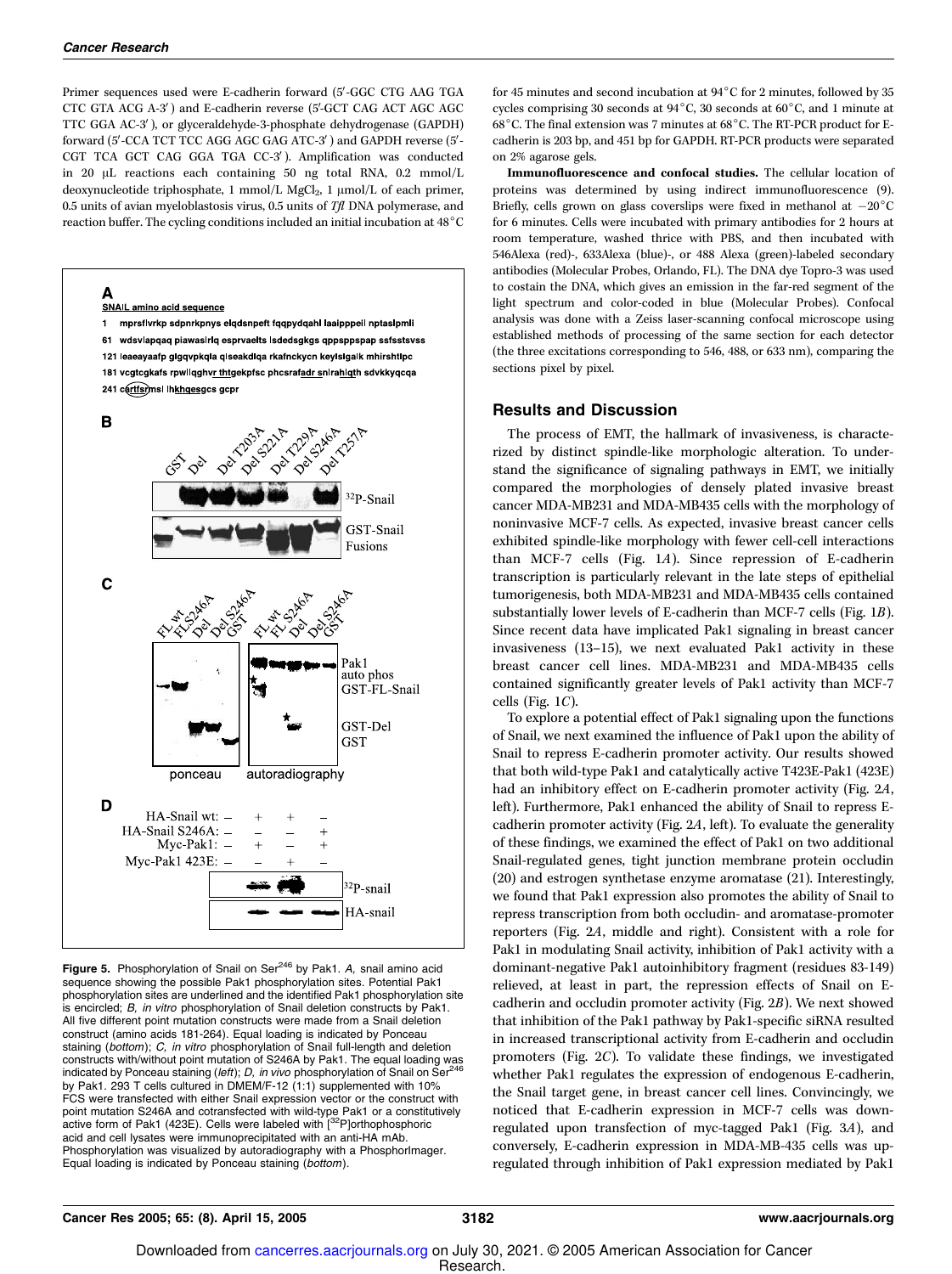Figure 6. Pak1 phosphorylation is essential for Snail function. A, E-cadherin, occludin and aromatase luciferase reporter assays: 100 ng of luciferase reporter constructs carrying human E-cadherin, occludin, or aromatase promoter were transfected into MCF-7 cells singly or together with either the Snail expression vector or the construct with point mutation of S246A, respectively. All these luciferase reporter assays were done in triplicate, and all results correspond to the average of three independent experiments. Columns, mean;  $bars, \pm SD$ ; B, confocal microscopic analysis of localization of Snail-246A. MCF-7 cells were transfected with either the Snail expression vector (red, top) or the construct with point mutation of S246A (red, bottom) as indicated, together with myc-tagged Pak1 (green). Twenty-four hours after transfection, cells were fixed with methanol for 5 minutes at  $-20^{\circ}$ C, and localization of Snail was analyzed by using indirect immunofluorescence and counterstained for nuclear DNA (blue) with Topro 3 ( $\times$ 65 magnification).



siRNA (Fig. 3B). Since the significance of E-cadherin in the process of EMT is well established, these results suggested that Pak1 might play its role in breast cancer progression and also in EMT by regulating the expression of E-cadherin via Snail.

To gain deeper insight into the mechanism of Pak1 regulation of Snail functions, we next examined the effect of knocked-down Pak1 expression with siRNA upon the subcellular localization of Snail in MDA-MB231 cells by scanning confocal microscopy. We found that inhibition of Pak1 expression leads to almost complete disappearance of nuclear Snail in MDA-MB231 cells (Fig. 4A). The increased level of Pak1 activity has been shown to correlate well with the invasiveness of human breast cancer cells and tumors (13–15); hyperactivation of the Pak1 pathway in the noninvasive breast cancer cell line MCF-7 promotes cell invasiveness (11), raising the possibility that Pak1 signaling might affect the phosphorylation status of Snail and could influence the functions of Snail.

To directly test the above hypothesis, we first identified five potential Pak1 phosphorylation sites in Snail (Fig. 5A, underlined). To determine if Snail was a kinase substrate of Pak1, an in vitro kinase assay was carried out using purified Pak1 enzyme and purified GST-Snail. Interestingly, we noticed dose-dependent phosphorylation of Snail by Pak1 enzyme (Fig. 4B), suggesting that Snail might be a novel substrate of Pak1. To confirm this finding, we then did the in vivo Snail phosphorylation assay. We cotransfected serum-starved 293 T cells with HA-tagged Snail, with or without catalytically active T423E Pak1, and cells were metabolically labeled with  $[^{32}P]$ orthophosphoric acid. Results showed that HA-Snail can be phosphorylated by catalytically active T423E Pak1, instead of wild-type Pak1, in serum-starved conditions (Fig. 4C). To map the Pak1 phosphorylation site in Snail, we next substituted all potential serine or threonine residues with alanine in the potential Pak1 phosphorylation sites in Snail by site-directed mutagenesis and generated Snail mutants Thr<sup>203</sup>Ala, Ser<sup>221</sup>Ala, Thr<sup>229</sup>Ala, Thr<sup>257</sup>Ala, and Ser<sup>246</sup>Ala to test in vitro (Fig. 5B) and  $C$ ) and in an *in vivo* phosphorylation assay (Fig. 5D). The site of Pak1 phosphorylation on Snail was identified as  $\text{Ser}^{246}$ . .

To show the functionality of the Pak1 phosphorylation site in Snail, we next compared the repression activity of Snail Ser<sup>246</sup>Ala mutant with that of wild-type Snail against a Snail-target gene reporter assay. We found that Snail-mediated repression of transcription from the E-cadherin, occludin and aromatase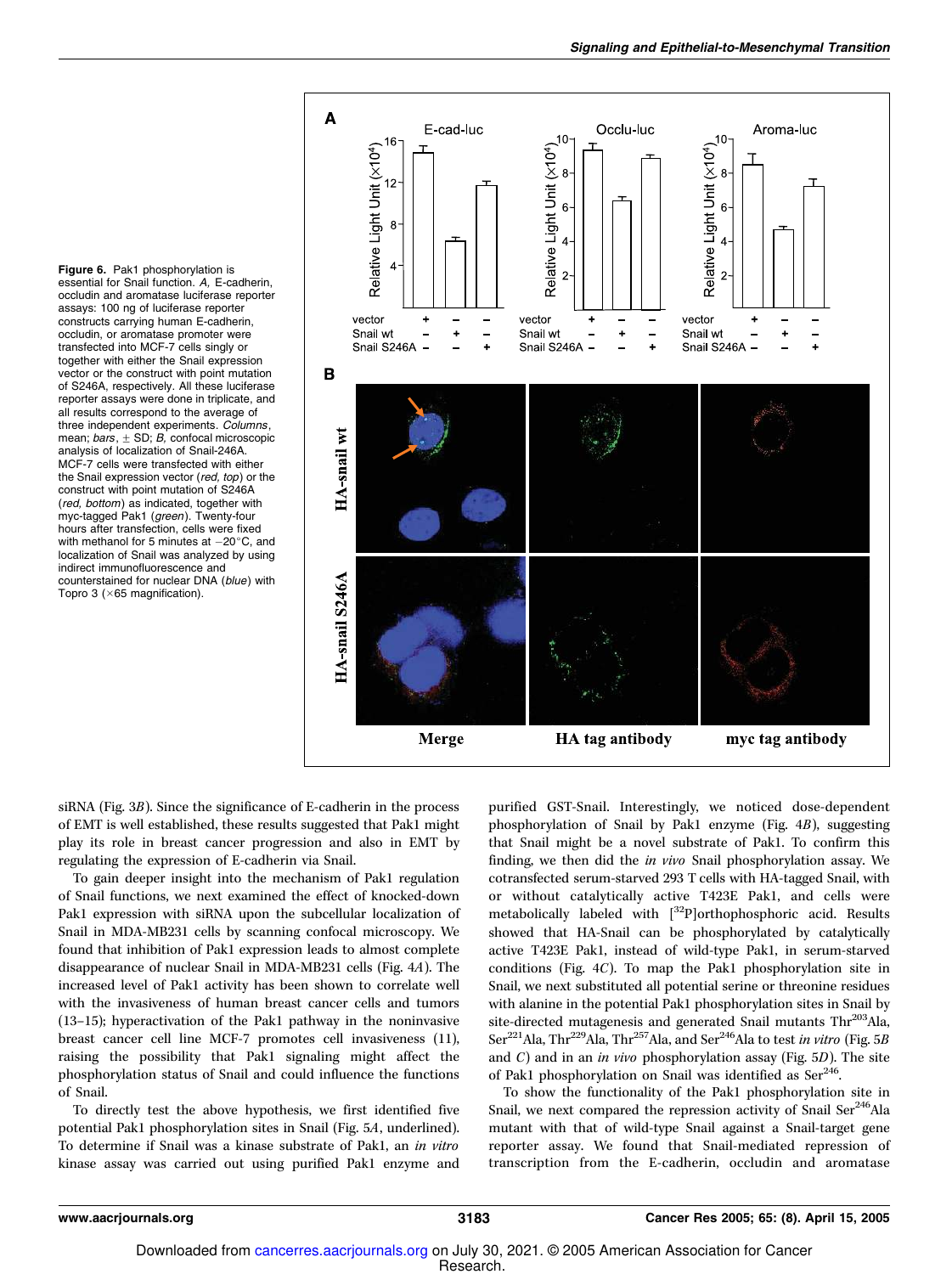promoters were significantly relieved by the mutant Snail Ser<sup>246</sup>Ala (Fig. 6A), suggesting a mechanistic role for Pak1 phosphorylation of Snail on Ser<sup>246</sup> in regulating the functions of Snail. To delineate the potential mechanism by which Pak1 phosphorylation regulates Snail function, we examined the subcellular localization of Snail in MCF-7 cells, expressing myc-Pak1 with either wild-type HA-Snail or mutant HA-Snail Ser $^{246}$ Ala (Fig. 6B). We found that the wild-type Snail localizes in both the cytoplasm and in the nucleus, whereas the mutant Snail Ser<sup>246</sup>Ala preferentially localized in the cytoplasmic compartment. These results suggested that Pak1 phosphorylation of Snail modulates its transcriptional activity by promoting increased accumulation of Snail in the nucleus, an increasing accepted mode of influencing transcription functions of coregulators such as p53, C-terminal Binding Protein, and Forkhead transcription factor.

Since Pak1 has now been shown to be present in both the cytoplasmic and the nuclear compartments (9–12), and because Pak1 also contains nuclear localization signal, which subcellular compartment is responsible for Pak1 phosphorylation of Snail and/ or if Snail phosphorylation also influences its import or export from the nucleus remain unknown. Since Snail contains a nuclear export sequence (18), phosphorylation of an adjacent serine-rich sequence may make this nuclear export sequence accessible to the CRM1 transporter, thus facilitating translocation of the Snail protein to the nucleus. These issues have not been investigated here, and will be addressed in detail in our planned future studies. In summary, results presented here show for the first time that Pak1 phosphorylation of Snail on Ser<sup>246</sup> promotes Snail's nuclear accumulation and consequently its repressor activity in the nucleus. Since Pak1 is a major signaling nodule of extracellular stimuli and growth factor pathways that are widely implicated in the process of EMT, it is possible that Pak1 signaling or its upstream regulators might constitute an important modifier of EMT by directly phosphorylating Snail on Ser $^{246}$ . .

#### Acknowledgments

Received 9/27/2004; revised 11/19/2004; accepted 1/16/2005.

Grant support: NIH grants CA090970 and CA080066 (R. Kumar).

The costs of publication of this article were defrayed in part by the payment of page charges. This article must therefore be hereby marked *advertisement* in accordance with 18 U.S.C. Section 1734 solely to indicate this fact.

We thank E. Fearon for the pGL2-E-cadherin promoter luciferase reporter and S. Tsukita for the occludin promoter luciferase reporter.

#### **References**

- 1. Narumiya S, Ishizaki T, Watanabe N. Rho effectors and reorganization of actin cytoskeleton. FEBS Lett 1997; 410:68–72.
- 2. Ridley AJ, Hall A. The small GTP-binding protein rho regulates the assembly of focal adhesions and actin stress fibers in response to growth factors. Cell 1992; 70:389–99.
- 3. Kozma R, Ahmed S, Best A, Lim L. The Ras-related protein Cdc42Hs and bradykinin promote formation of peripheral actin microspikes and filopodia in Swiss 3T3 fibroblasts. Mol Cell Biol 1995;15:1942–52.
- 4. Nobes CD, Hall A. Rho, rac, and cdc42 GTPases regulate the assembly of multimolecular focal complexes associated with actin stress fibers, lamellipodia, and filopodia. Cell 1995;81:53–62.
- 5. Zhao ZS, Manser E, Chen XQ, Chong C, Leung T, Lim LA. Conserved negative regulatory region in aPAK: inhibition of PAK kinases reveals their morphological roles downstream of Cdc42 and Rac1. Mol Cell Biol 1998;18:2153–63.
- 6. Manser E, Huang HY, Loo TH, et al. Expression of constitutively active  $\alpha$ -PAK reveals effects of the kinase on actin and focal complexes. Mol Cell Biol 1997;17: 1129–43.
- 7. Galiesteo ML, Chernoff J, Su YC, Skolnik EY, Schlessinger J. The adaptor protein Nck links receptor tyrosine kinases with the serine-threonine kinase Pak1. J Biol Chem 1996;271:20997–1000.
- 8. Bagheri-Yarmand R, Vadlamudi RK, Wang RA, Mendelsohn J, Kumar R. Vascular endothelial growth factor up-regulation via p21-activated kinase-1 signaling regulates heregulin- $\beta$ 1-mediated angiogenesis. J Biol Chem 2000;275:39451–7.
- 9. Vadlamudi RK, Li F, Adam L, et al. Filamin is essential in actin cytoskeletal assembly mediated by p21 activated kinase 1. Nat Cell Biol 2002;4:681–90.
- 10. Adam L, Vadlamudi RK, Kondapaka SB, Chernoff J, Mendelsohn J, Kumar R. Heregulin regulates cytoskeletal reorganization and cell migration through the p21 activated kinase-1 via phosphatidylinositol-3 kinase. J Biol Chem 1998;273:28238–46.
- 11. Adam L, Vadlamudi RK, Mandal M, Chernoff J, Kumar R. Regulation of microfilament reorganization and invasiveness of breast cancer cells by kinasedead p21-activated kinase-1. J Biol Chem 2000;275: 12041–50.
- 12. Vadlamudi RK, Adam L, Wang RA, et al. Regulatable expression of p21-activated kinase-1 promotes anchorageindependent growth and abnormal organization of mitotic spindles in human epithelial breast cancer cells. J Biol Chem 2000;275:36238–44.
- 13. Mira JP, Benard V, Groffen J, Sanders LC, Knaus UG. Endogenous, hyperactive Rac3 controls proliferation of breast cancer cells by a p21-activated kinase-dependent pathway. Proc Natl Acad Sci U S A 2000;97:185–9.
- 14. Salh B, Marotta A, Wagey R, Sayed M, Pelech S. Dysregulation of phosphatidylinositol 3-kinase and

downstream effectors in human breast cancer. Int J Cancer 2002;98:148–54.

- 15. Stofega MR, Sanders LC, Gardiner EM, Bokoch GM. Constitutive p21-activated kinase (PAK) activation in breast cancer cells as a result of mislocalization of PAK to focal adhesions. Mol Biol Cell 2004;15:2965–77.
- 16. Batlle E, Sancho E, Francí C, et al. The transcription factor Snail is a repressor of E-cadherin gene expression in epithelial tumor cells. Nat Cell Biol 2000;2:84–9.
- 17. Blanco MJ, Moreno-Bueno G, Sarrio D, et al. Correlation of Snail expression with histological grade and lymph node status in breast carcinomas. Oncogene 2002;21:3241–6.
- 18. Dominguez D, Montserrat-Sentis B, Virgos-Soler A, et al. Phosphorylation regulates the subcellular location and activity of the snail transcriptional repressor. Mol Cell Biol 2003;23:5078–89.
- 19. Zhou BP, Deng J, Xia W, et al. Dual regulation of Snail by GSK-3 $\beta$ -mediated phosphorylation in control of epithelial-mesenchymal transition. Nat Cell Biol 2004; 6:931–40.
- 20. Ikenouchi J, Matsuda M, Furuse M, Tsukita S. Regulation of tight junctions during the epitheliummesenchyme transition: direct repression of the gene expression of claudins/occludin by Snail. J Cell Sci 2003;116:1959–67.
- 21. Okubo T, Truong TK, Yu B, et al. Down-regulation of promoter 1.3 activity of the human aromatase gene in breast tissue by zinc-finger protein, Snail (SnaH). Cancer Res 2001;61:1338–46.